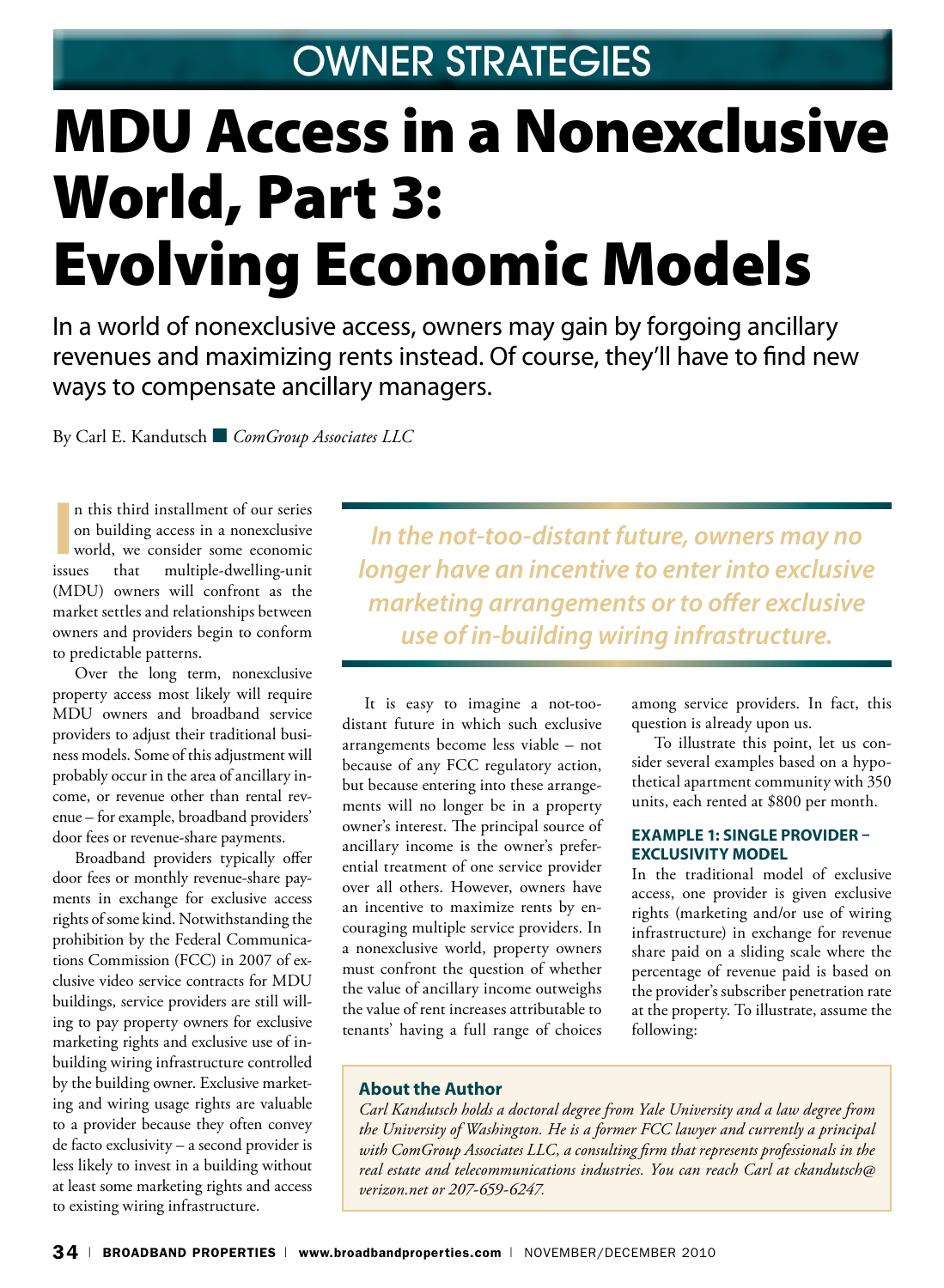# Owner Strategies

| Percentage of           | <b>Monthly</b>       | Yearly               | <b>Yearly Owner Revenue,</b> |  |  |
|-------------------------|----------------------|----------------------|------------------------------|--|--|
| <b>Provider Revenue</b> | <b>Revenue Share</b> | <b>Revenue Share</b> | <b>Including Door Fee</b>    |  |  |
| Paid to Owner           |                      |                      | Amortized at 6%              |  |  |
| 4%                      | \$693.00             | \$8,316.00           | \$17,516.00                  |  |  |
| 6%                      | \$1,039.50           | \$12,474.00          | \$21,674.00                  |  |  |
| 8%                      | \$1,386.00           | \$16,632.00          | \$25,832.00                  |  |  |
| 10%                     | \$1,732.50           | \$20,790.00          | \$29,990.00                  |  |  |

#### **Figure 1:**

#### **Provider revenue:**

Term of agreement: 7 years

Average monthly revenue per unit: \$65 from video services, \$35 from data services

Average penetration: 60 percent for video

services, 30 percent for data services Average monthly gross revenue: \$17,325 Average yearly gross revenue: \$207,900

#### **Owner revenue (see Figure 1):**

In exchange for the grant of exclusive marketing rights and/or the exclusive use of inside wiring, the cable company pays the owner a door fee of \$150 per unit, as well as a share of its monthly revenue, in amounts based on those typically found in cable right-of-entry agreements. The up-front door fee payment of \$52,500, amortized at 6 percent, amounts to about \$767 per month, or \$9,200 per year, over the seven-year term.

This looks pretty good until we consider how much potential rent is lost because prospective tenants are stuck with no choice among service providers. Remember our assumption that the average monthly rental income from one unit is \$800, or \$9,600 yearly. How does that value compare with the cable company's payments to the owner?

Unless the owner gets more than 6 percent of the cable provider's monthly revenue (at 60 percent penetration for video and 30 percent for data), the owner is better off renting two extra units (worth \$19,200 per year). So how many potential rents are lost by an exclusive provider arrangement that denies tenants choice?

One way for the apartment owner to rent those two extra units is to offer the prospective tenant a choice among broadband providers. If the owner can rent three additional units by offering prospective tenants a choice of providers,

the cable company would have to pay a revenue share of more than 10 percent in order to justify the owner's forgoing those three additional rentals. It is highly unlikely that any provider will agree to pay a 10 percent share of revenue based on video service penetration of 60 percent and data penetration of 30 percent.

#### **Example 2: Multiple Providers with Limited Competition**

In the emerging nonexclusivity model, two or more providers compete for subscribers on a unit-by-unit basis. Each provider is given nonexclusive marketing rights. With two providers – the franchised cable operator and the incumbent local exchange carrier – on the property, generating ancillary income is still possible. However, the revenue share available from each provider is significantly lower than under the exclusive access model, and the door fee is greatly diminished. Moreover, in a competitive environment, subscriber penetration for each provider will be reduced – and therefore the revenue share percentages based on those penetration rates are also reduced. Following is an illustration of the two-provider case:

#### **Provider revenue (for each of two providers):**

Average monthly revenue per unit: \$65 from video services, \$35 from data services

Average penetration: 30 percent for

video, 15 percent for data services Average monthly gross revenue: \$9,800 Average yearly gross revenue: \$117,600

#### **Owner revenue (see Figure 2):**

Because the door fee paid by a provider for nonexclusive marketing rights is likely to be negligible, we will assume for the sake of simplicity that no door fee is paid.

In exchange for nonexclusive marketing rights and nonexclusive use of wiring infrastructure, each provider will pay a revenue share that is somewhat reduced relative to what an exclusive provider would pay.

Again, in our hypothetical example, the average monthly rental income from one unit is \$800, or \$9,600 yearly. Based on these revenue and penetration assumptions, the value of the owner's combined revenue share payments (assuming a 4 percent revenue share for a combined total of 60 percent/30 percent penetration) will equal approximately the value (\$9,600) of renting one unit under a one-year lease.

#### **Example 3: Multiple Providers with Open Competition**

In this scenario, three providers – a cable company, a telephone company and a satellite distributor – serve and compete for subscribers on the property. Each has nonexclusive and equal marketing rights along with shared use of wiring infrastructure, and no provider pays any door fee or revenue share. Although we lack data to determine the increase in rental income that results from offering a full array of service providers, the younger, more technologically sophisticated and mobile demographic appears to place a high value on this option. If this is true, and if our economic assumptions

#### **Figure 2:**

| Percentage of<br><b>Provider Revenue</b><br>Paid to Owner | <b>Monthly</b> | Yearly     | Combined<br><b>Owner Share</b> |
|-----------------------------------------------------------|----------------|------------|--------------------------------|
| 2%                                                        | \$196.00       | \$2,352.00 | \$4,704.00                     |
| 3%                                                        | \$294.00       | \$3,528.00 | \$7,056.00                     |
| 4%                                                        | \$392.00       | \$4,704.00 | \$9,408.00                     |